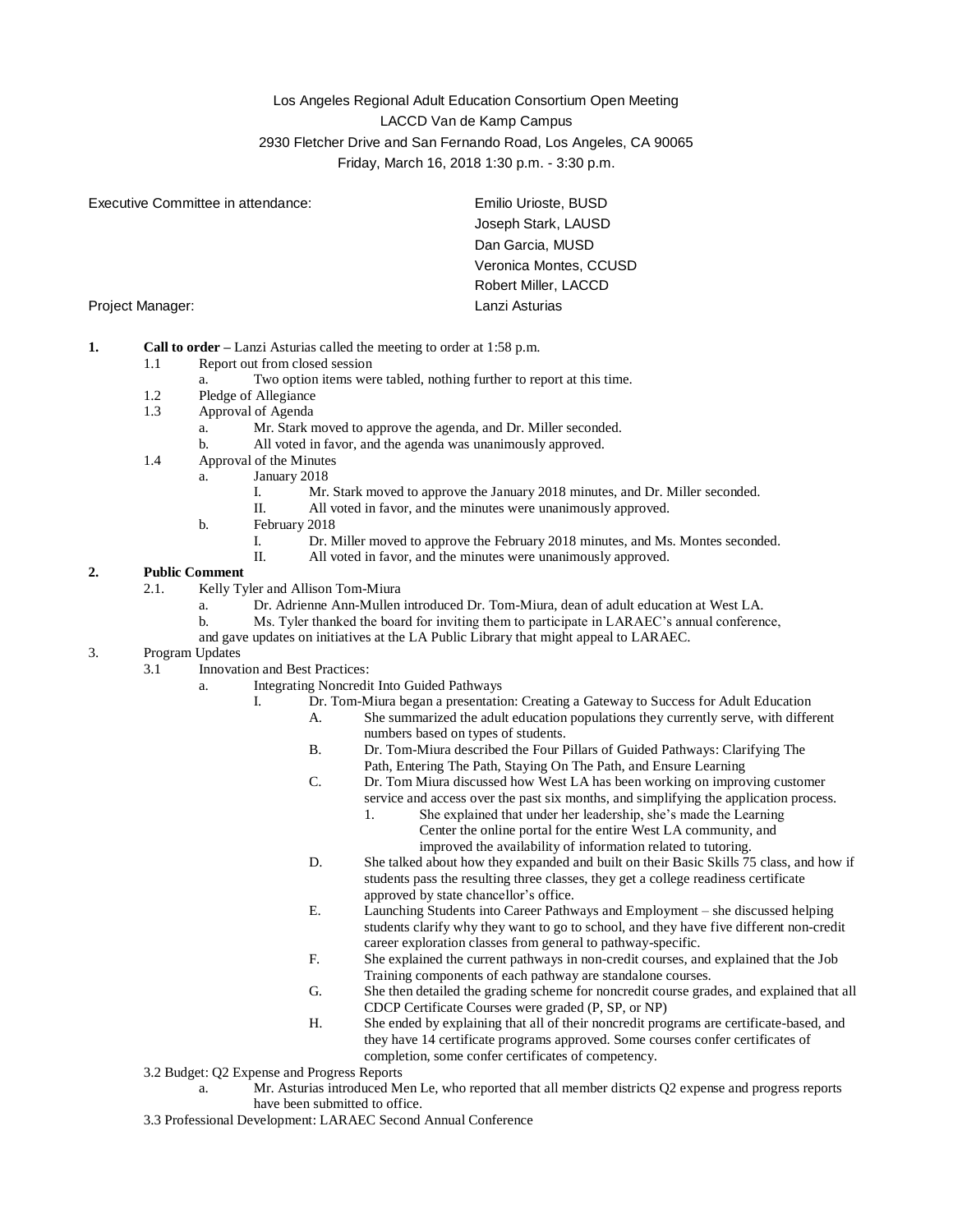- a. Mr. Asturias introduced Deanna Matsumoto, who summarized the success of the 2018 LARAEC conference.
	- I. Dr. Miller also mentioned that adult educators had a great presence at the conference, and that the LAUSD superintendent had attended as well.
- 3.4 Policy and Legislation
	- a. LAO Report Mr. Asturias introduced Elvis Carias, who summarized the Legislative Analyst's Office's report on adult education.
		- I. The report identifies several issues related to adult education alignment and summarizes adult education alignment issues.
		- II. The first issue concerns student identifiers, referring to state-wide student identifiers to address the fact that some adult education students do not have social security numbers for identification.
		- III. Mr. Carias referred to a handout given to the audience which gives the LAO report's recommendations. They include setting a uniform per-student funding rate and to consider building performance support into the funding system for adult ed. Also, to require all adult education providers to coordinate with adult education regional consortium (libraries and community organizations), and to require adult education state-wide to assign student identifier for students without SSN's. Finally, the study recommends to wait for the California Department of Education and the chancellor's office to finish analysis. And to no longer require adult educators to hold a certificate for professional development instruction.
			- A. Mr. Stark commented that the issue of teaching credentials has been coming up for many years. He emphasized that given LARAEC's influence in the state, they have a unique opportunity to join forces and address some elements.
				- 1. Regarding credentialing, there needs to be a sound instructional certificate with ESL instructors. Mr. Urioste emphasized that it is so hard to get quality people over the hurdle of credentialing in CNA and CTE.
- 4. Information Items
	- 4.1 Schedule of Payments for the Redistribution of Montebello Returned Funds
		- a. Mr. Garcia explained that on Jan 19<sup>th</sup> the LARAEC board took action on the proposed payment from Montebello USD of \$6.3 million to be reallocated back to LARAEC, and that he required signatures from the other member districts on MOU's before finalizing the payments.
		- b. Mr. Asturias clarified that one of the MOU's is from MUSD's CFAD document, when in fact payment will come to Montebello instead of from the CFAD, so they now have to amend that second MOU then have Montebello scratch another check.
		- c. Ms. Montes explained that the delay in Culver City signing the MOU's was due to CCUSD having a complete changeover in the administration. In addition, CCUSD is apprehensive about signing something saying the current funding formula would continue.<br>I Dr. Miller confirmed that all had agreed to
			- Dr. Miller confirmed that all had agreed to not making any obligations beyond this year in terms of allocation or beyond, and Mr. Montes said she would get the signatures.

### 4.2 LARAEC Office Expenses

a. Men Le reported that carryover plus this year's budget equals \$381,464, with \$74,999 in expenses so far, leaving an available balance of \$306,465, and detailed upcoming big-ticket items.

### 4.3 LARAEC Advisors

- a. Ms. Le explained that the Tuesday before today's meeting, the LARAEC office had interviewed six individuals and panel recommendations were submitted to Mr. Stark on behalf of LARAEC. Reference checks on the individuals are now in progress.
- 4.4 LARAEC Three Year Plan RFP
	- a. Mr. Asturias explained that at this time, the PPT would like to request for the board to defer the RFP for a little while. They would like to take a look at the template the state will be providing just to make sure they are focusing on the right elements that need to be included.
- 4.5 Update of expenditure percentages based on changes to member district allocations
	- a. Mr. Garcia said that he would like to have a discussion for when allocations change such as MUSD's, if they can change the percentage per district because MUSD's allocation and others allocations have changed.
	- b. Mr. Asturias explained that originally, there was a stated agreement, which was not documented, that the position of the project manager at that time was going to be funded by LAUSD, and some funds, 166,000 dollars, would be taken off the top for LARAEC activities. After it was recognized that the LARAEC office needed additional personnel, LARAEC agreed to fund the office by providing a percentage of the cost of running the office. The percentages for each district are not based on allocation percentages.
	- c. Mr. Stark would like to suggest, and consider as a possible future action item, to put together info, build in what they really need, and take that off the top, then distribute what's left according to the funding formula.
		- I. Mr. Asturias suggested two things: one, that they proceed as indicated on the existing MOU's to expedite the reallocation, and also to use the CFAD for the 18/19 school year to do what is being suggested: remove off the top cost of LARAEC office, then allocate according to the agreements that are already in place.
		- II. Dr. Miller suggested that they reassess the amount that MUSD has to pay, and discuss new numbers.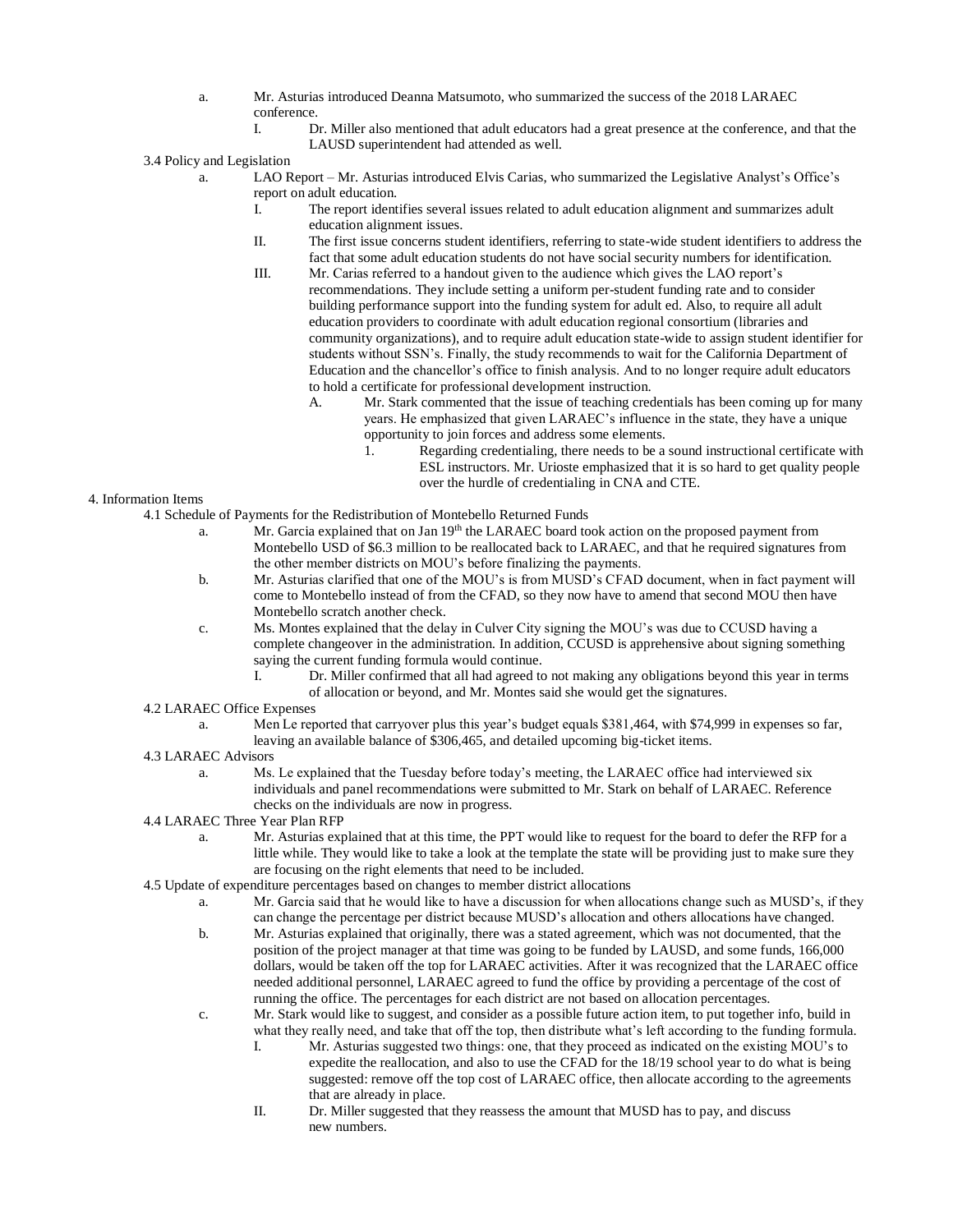- III. Mr. Urioste explained that any kind of adjustment would have to be referred back to their school boards, especially since Burbank's board already had a board action the previous night. Dr. Miller suggested keeping Burbank out of this and the rest of them can adjust since they still hadn't had board actions.
- IV. Ms. Montes said that since the LARAEC activities budget report showed that expenses are way under the budgeted amount anyway, it might be just a moot point. Mr. Stark suggested they could move forward with MOUs and pay MUSD back through the activities fund, but emphasized the need for transparency.
- f. There was unanimous consensus from the board to move forward from this issue.

5. Board Member Reports

a. Mr. Urioste cited specifics about how wonderful the conference was, in particular how inspiring Dr. Kevin Fleming's presentation was.

6. Action Items

6.1 Subject Matter Expert Workgroups Reactivation

Action Item: Reinstate SME Workgroups to complete the presented Statements of Work and deliverables

- a. Yanira Chavez explained that at the last open meeting, a statement of work with a deliverable was received from work groups, and summarized the statements of work they'd received so far.
- b. Ms. Chavez asked if the board approves the reactivation of the subject matter experts.
- c. Dr. Miller moved to approve reactivation, Mr. Urioste seconded, and the matter was opened for discussion.
- d. Mr. Urioste asked Dr. Miller: having visited three of the colleges, Pierce, Mission, and LA Valley regarding ESL and having met with staffs there, he thinks a piece missing is the articulation of a student that completes an ESL program and chooses to enter CTE. What is that process going to look like so there are no roadblocks or stumbling blocks? Again, not about going in and getting a degree, it's about whether they articulate and define the process.
	- I. Dr. Miller explained that they have adult education teams with all local colleges. LACCD's chancellor and board have made this a high priority now in terms of adult education and building adult education in their district, so if someone did run into any roadblocks, they are better equipped to go through or over or around them.
- e. Mr. Urioste said that sharing amongst member districts is one of the most powerful things about the SME groups, and mentioned that Burbank ESL teachers have benefited greatly from working with other district teachers. He would like to see professional development from the rest of the SME groups at the ABE and ASE level, and would like to add a professional development element to each statement of work. Dr. Miller and Mr. Stark agreed.

f. Mr. Stark proposed to amend the action item with "to include a professional development plan with a focus on professional learning communities." Mr. Urioste seconded.

- g. Dr. Miller called for a vote on the action item.
- h. The board voted unanimously to reinstate the Subject Matter Expert groups

6.2 Montebello USD, AE Quarterly Report Metrics

Action Item: Approve and implement the Montebello USD, AE Quarterly Report Metrics starting on August 15, 2018 and quarterly thereafter

- a. Carrie Frogue presented on potential metrics for MUSD quarterly reports in response to directive given by executive team to the Point Persons Team.
	- I. First bullet: MUSD's efforts to ensure effectiveness of services
	- II. Second bullet: Growth terms
	- III. Third bullet: Expenditures consistent with RCP goals
	- IV. Fourth bullet: Activities aligned with RCP goals
- b. Mr. Stark moved to approve the metrics, and Dr. Miller seconded, and opened the matter for discussion.
- c. Mr. Stark was concerned with the second bullet, and thought that LARAEC cannot hold Montebello to a different standard than other districts. Each district has unique growth targets, and wondered if that is something to amend so that they would not necessarily be voting MUSD to particular growth targets. One proposal would be to amend and take out growth targets and leave the other three items.
- d. Ms. Montes agreed, and thought that maybe one of the metrics is just enrollment information. She suggested taking out "growth targets" and putting in "demographics and enrollment data".
	- I. Mr. Urioste thought that it would be a good idea to have enrollment, but they should also be tracking attendance, because enrollment on first day is one thing, but what ongoing attendance in various programs is different.
- e. Mr. Stark proposed an amendment to keep bullet 1, 3, and 4 and change bullet 2 to "Enrollment and Attendance Data".
- f. Mr. Urioste asked Mr. Garcia if their enrollment target report policy also covered their CTE programs, and Mr. Garcia confirmed that it did.
	- I. Mr. Garcia explained that they currently have a pharmacy tech class that is fee-based. Enrollment needed to be at 10, and the MUSD board's recommendation is to possibly cancel that class. Mr. Garcia will try to fight that battle because it took a long time to reestablish that pharmacy tech class, and they do have 6 or 7 students consistently showing up.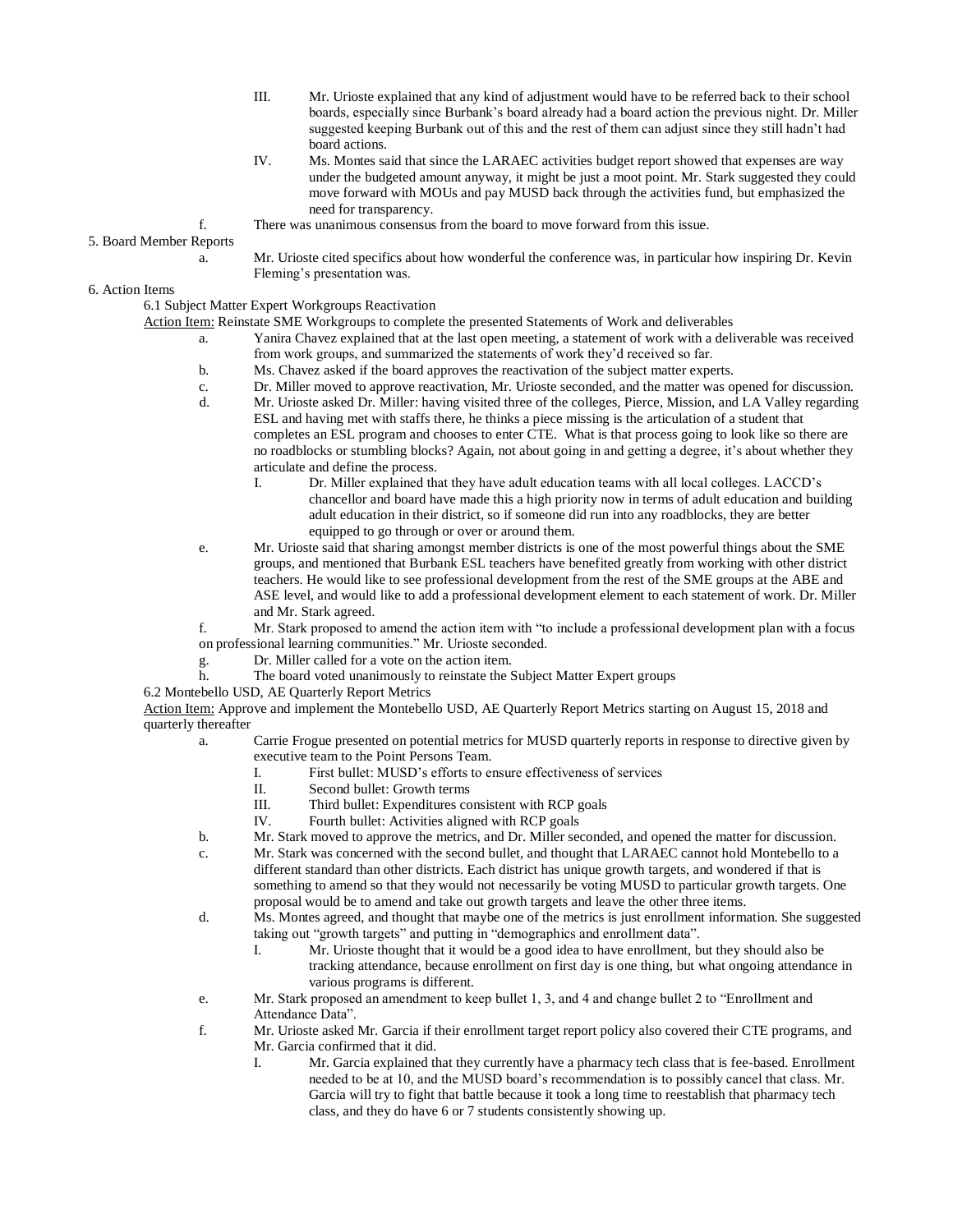- II. Mr. Urioste related a mistake he made this year like that, and discussed that when a CTE teacher walks on you, you may not get them back. He also referred to an idea Mr. Stark stated at a
	- previous board meeting about not micromanaging member district policy, and asserted that he did not want to develop LARAEC board policy that might restrict
		- member districts.
- g. Dr. Miller said that he would accept Mr. Stark's friendly amendment and moved to approve items 1, 3, and 4 and change item 2 to say "Enrollment and Attendance Data as determined by Montebello USD."
- h. The board voted unanimously to approve the action item as amended.

6.3 Equitable and sustainable AEBG funding formula for LARAEC K-12 Adult and LACCD Members Action Item: Give authority to the PPT to Hire/Contract with a SME/Firm to advise/guide the PPT with the development of funding formulas

- a. Mr. Stark moved to give authority to the Point Person Team, and Mr. Garcia seconded and opened the item for discussion.
- b. Dr. Miller asked if the LARAEC office had talked about who the SME or firm might be, and Mr. Asturias said they had not. Dr. Miller said that he would hope this work would include a survey of what other districts or consortiums in or outside of California are doing.
- c. Mr. Stark thought that philosophically, they potentially have the expertise in their districts, so he would advise against going outside the consortium right away. Having an SME group that is widely representative, potentially including their labor partners, would be a place to start instead of going to an outside firm.
- d. Ms. Montes asked if the issue or the concern that they as the exec board asked the PPT and Mr. Asturias to work on something they feel that is so sensitive an issue, and whether that was why they wanted to bring someone else on.
- e. Dr. Miller suggested withdrawing the motion and having the staff do more research and bring that back to share with the board, and there was consensus among the board to do so.
	- I. Mr. Urioste asked to clarify if the research would involve communicating with other consortia. Dr. Miller said it would, and might even involve organizations in other states.
- f. With unanimous consensus from the board, the motion was withdrawn, and the staff was directed to do more research on the subject.

6.4 Executive Board Chair – It is recommended that a board chair be elected to lead the consortium, set the monthly priorities, and identify the yearly goals in addressing the needs of adult learners in the LARAEC region.

Action Item: Elect a board president and approve the elected president for a period of one year.

- a. Dr. Miller nominated Mr. Urioste to serve as board president, and Mr. Stark seconded.
- b. Mr. Urioste said that he was honored, but due to family health issues recently which necessitate him taking time on the weekends, he could not accept.
- c. Ms. Montes nominated Dr. Miller to serve as board president, and Mr. Garcia seconded.
- d. Dr. Miller said that he would do it if he had to, but thought it was more appropriate for a K-12 member of the board to take on the responsibilities of board president. He therefore nominated Ms. Montes. Mr. Stark seconded.
- e. Mr. Asturias called the vote on the motion to nominate Veronica Montes. Mr. Urioste, Dr. Miller, Mr. Stark, and Mr. Garcia voted yes. Ms. Montes abstained. The motion passed.
- f. Mr. Stark moved to elect Veronica Montes as board chair for a period of one year. Mr. Urioste seconded.
- g. Ms. Montes was elected as board chair/president by unanimous vote.
- I. Dr. Miller then suggested that her term would start on March 16, 2018, but going forward, the term board president/chair would be from July 1 to June 30 to coincide with academic and fiscal calendars.
	- h. Mr. Urioste suggested also considering electing a vice chair in case the chair falls ill or is incapacitated. Dr. Miller nominated Mr. Urioste for the vice chair position, and Mr. Stark seconded. The vote was called to elect Mr. Urioste as vice chair of the LARAEC board.
	- i. Mr. Urioste was elected as vice president/chair of the LARAEC board by unanimous vote for the same term as president/chair Ms. Montes.

No Announcements

Next Meeting: April 20, 2018, location TBD

Dr. Miller motioned to adjourn the meeting, and Ms. Montes seconded. The board voted unanimously in favor, and the meeting was adjourned at 4:17 pm.